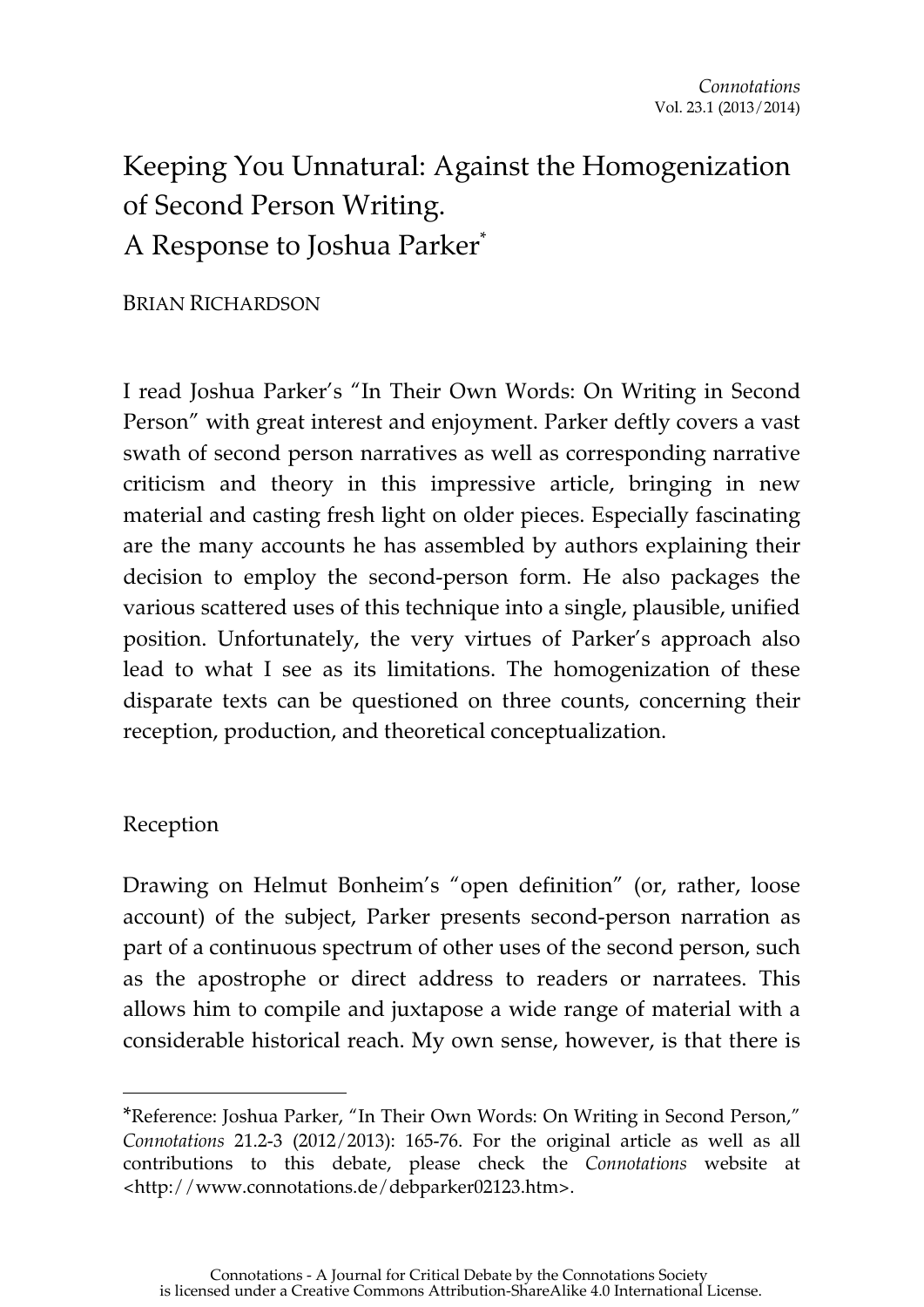a tremendous difference between established, conventional uses of the second person and what I have called "unnatural" uses that do not occur in ordinary discourse and are only found in innovative fiction (*Unnatural* 18-19; 134-40).1 Consider the difference between the following passages; first, the beginning lines of Robert Penn Warren's *All the King's Men*: "You follow Highway 58, going north-east out of the city, and it is a good highway, and new. Or was new, that day we went up it. You look up the highway and it is straight for miles" (3). This is a conventional deployment of "you" to mean "one."

Now compare your experience reading those lines with the following: "You are the second person. You look around for someone else to be the second person. But there is no one else. Even if there were someone else there they could not be you ... You make a pathetic effort to disguise yourself in all the affectations of the third person, but you know it is no use. The third person is no one. A convention" (116). The second passage, by W. S. Merwin, is unconventional and much more jarring. It is disorienting, seeming to address the reader and then (perhaps) using this form of address to depict a character's thoughts, producing what David Herman has called "double deixis," something that does not occur in natural discourse and therefore is perceived either as mistaken, unnerving, or ludic. In fact, I would argue that this destabilization of the standard communicative frame is one of the most powerful effects of second-person narration and the reason why many innovative authors choose to use it. I strongly believe that the uniqueness of this effect should be foregrounded and appreciated. The distinction between conventional and nonconventional secondperson forms also extends to digital fiction, as Alice Bell and Astrid Ensslin have convincingly shown: second-person narration in some hypertext fictions "ask for reader input, but they also limit the involvement of the reader by preventing her from identifying with 'you' completely" (313). This distinction is in fact also central in Joyce Carol Oates's story, "You," which at first seems to be an unnatural second-person narration but then is revealed to be simply the apostrophe of a disappointed daughter addressing her absent mother.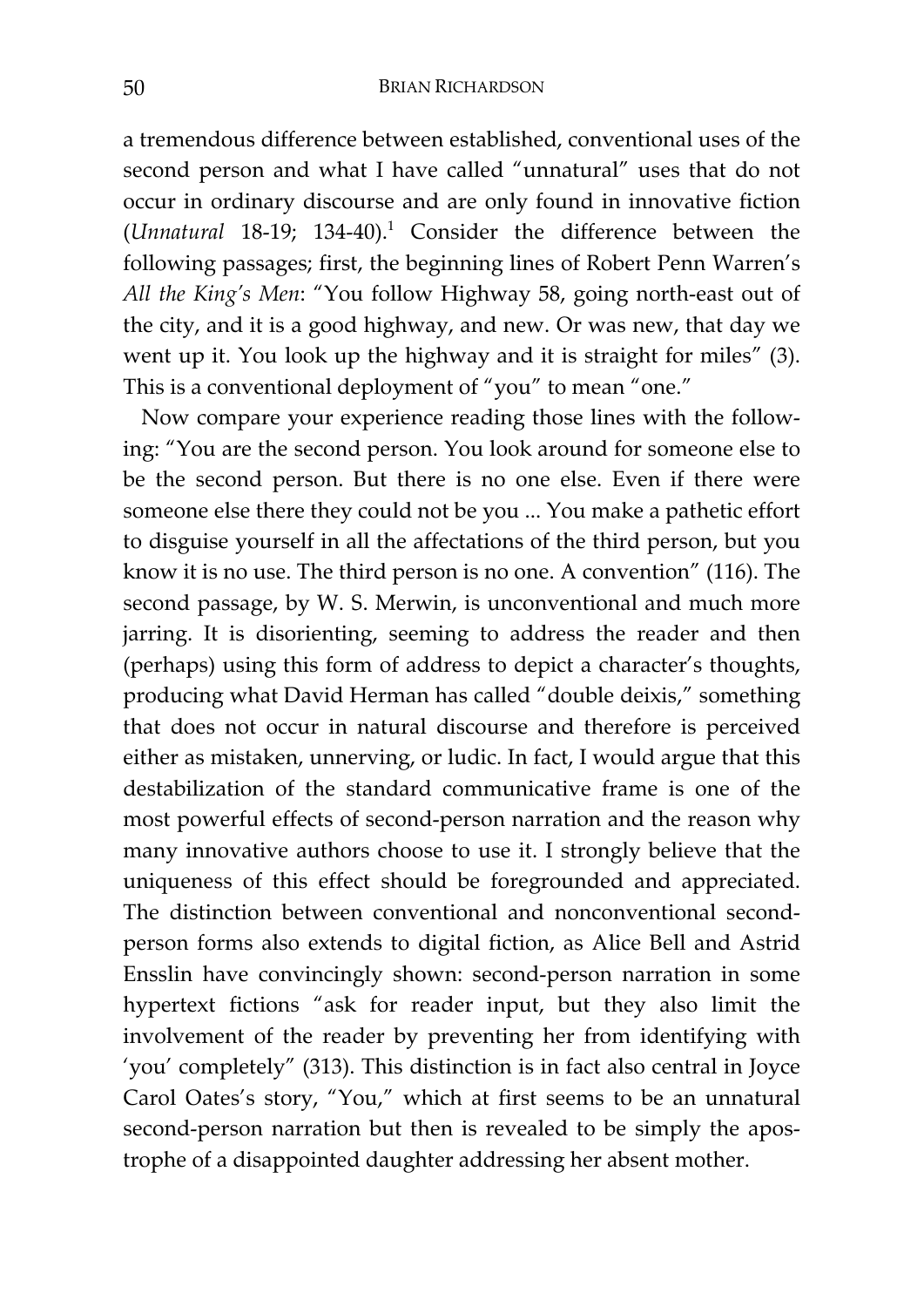## Production

Parker does an excellent job uncovering authors' statements concerning their decision to use the second person and seems to suggest that the second-person form is typically or especially used to disguise or distance what is essentially a first-person discourse. This is no doubt often the case, and Parker deserves credit for establishing this connection. But often it is not the case, and the authorial "I" is resting far away from the textual "you." I find it difficult to think the salesman in *La Modification* is some version of Butor, or to view the Reader as an image of Calvino in *Se una notte d'inverno un viaggiatore*. Neither, I'm sure, is the actual John Hawkes hovering behind these lines: "The newspaper—it was folded to the listings of single rooms—fell from your pocket when you drank from the bottle" (5). We may profitably return to Merwin's text and agree with its speaker: "No, you insist, it is all a mistake, I am the first person. But you know how unsatisfactory that is. And how seldom it is true" (117).

### Theory

As I understand him, Parker takes the position that second person narration is primarily or essentially a disguised first person narration. My reservations about this stance are two: it does not fit the facts of the case and it tends to minimize or partially ignore the existing theoretical debate over the nature and status of second-person narration (see Reitan). As just noted, it is hard to imagine the authors mentioned above caching themselves within those fictional figures, however remotely; it is also difficult to see many "you" characters as directly or indirectly addressing themselves. Italo Calvino is clearly not using the second person as a disguised form of the first person in *Se una notte d'inverno un viaggiatore*: his "tu" rapidly is transformed into an "il." Let's look at a passage from Michel Butor. As I note in my chapter on this subject, many sentences in *La Modification* resist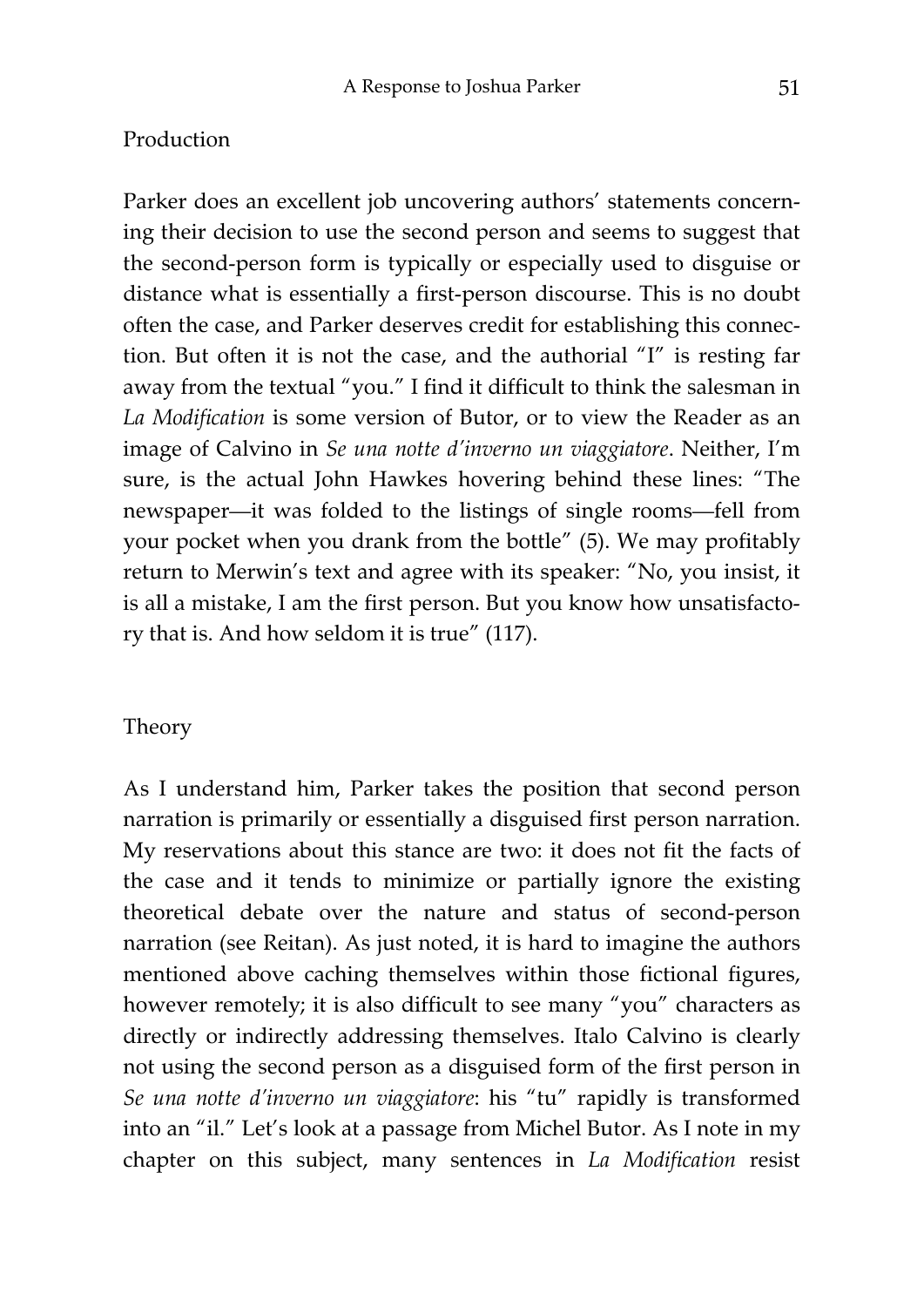reduction to any first-person figure. The book's second sentence includes the lines: "votre valise couverte de granuleux cuir sombre couleur d'epaisse bouteille, votre valise assez petite d'homme habitue aux longs voyages, vous l'arrachez" (9), ("you lift up your suitcase of bottle-green grained leather, the smallish suitcase of a man used to making long journeys" [1]); it is very difficult to imagine a veteran salesman muttering these words to himself, and in the formal, rather than informal second person form at that, no matter how hard a day he has had. When a Frenchman speaks to himself, he always says  $''$ tu."

Parker seems uninterested in the considerable "theoretical wrangling" that surrounds the question of whether second person narration more resembles first- or third-person discourse. But perhaps one cannot or should not avoid this wrangling; the confusion the debate discloses may be revealing. After all, nearly every earlier narrative theorist claimed second person narration was one of the two prominent forms. Revealingly, however, the theorists couldn't agree on which form it belonged to. Franz Stanzel affirmed that in "the novel in the second person [...] the 'you' is really a self-dramatization of the 'I,' and the form of the monologue prevails here" (225). Discussing *La Modification*, Mieke Bal states categorically that "the 'you' is simply an 'I' in disguise, a 'first person' narrator talking to himself; the novel is a 'first person' narrative with a formal twist to it that does not engage the entire narrative situation" (29). Parker seems to align himself with this camp. But Genette has taken the opposite position; for him, this "rare and simple case" is readily situated as heterodiegetic narration (133). Brian McHale similarly believes that "'you' stands in for the third-person pronoun of the fictional character, functioning in a kind of displaced free indirect discourse" (223). We need to ask why it is so difficult to make a convincing determination, and what is at stake in doing so.

This confusion displayed by the older narratologists is inevitable, I believe, because unnatural second person narration is situated between but irreducible to the standard binary oppositions of either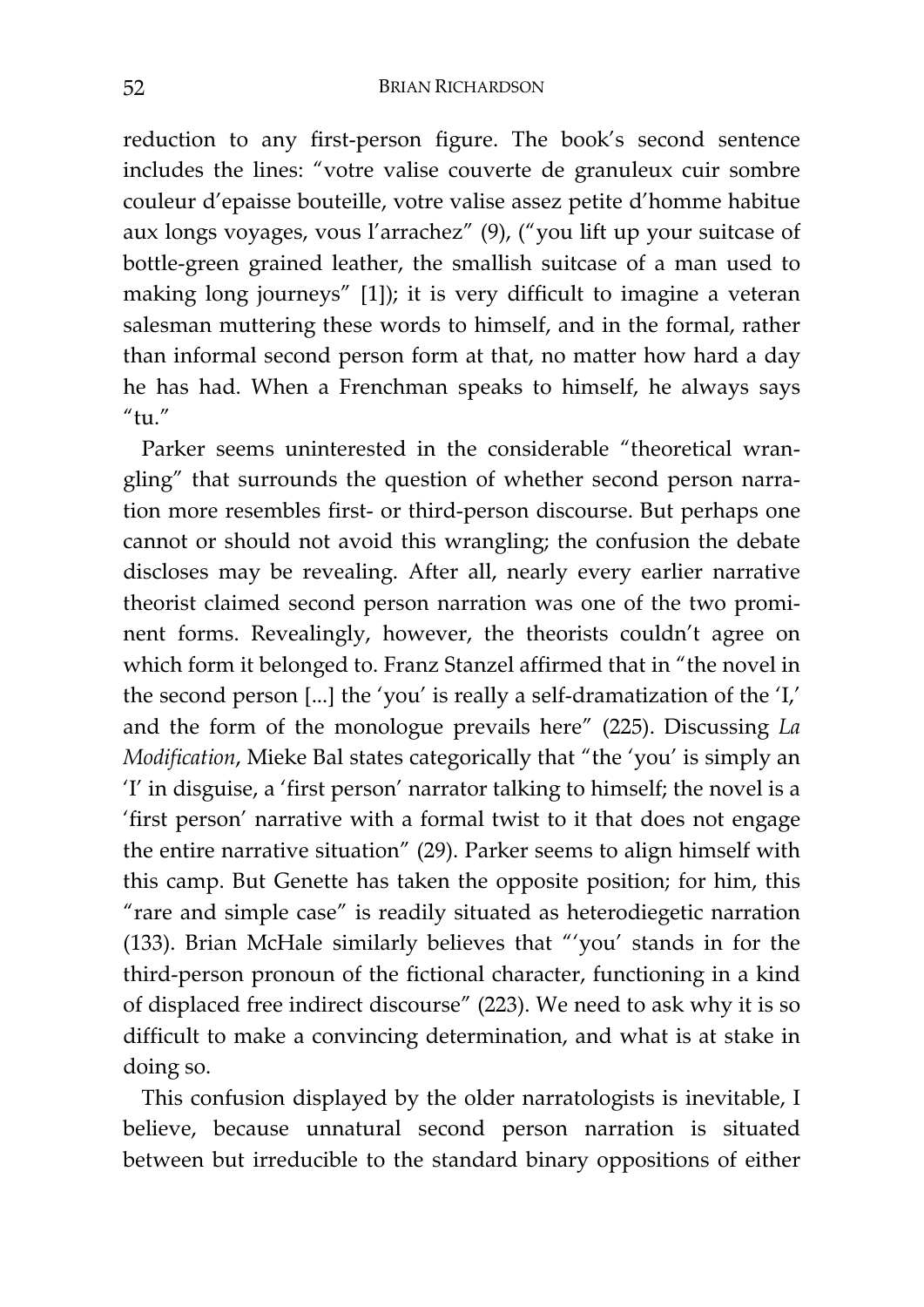first and third person or hetero- and homodiegetic narration, both of which have been around for millennia and are entirely conventional.<sup>2</sup> Instead, second person narration oscillates irregularly from one side to the other and cannot be convincingly "naturalized" to either conventional practice. Its nature is to elude a fixed nature. Monika Fludernik has accurately described the curious function of this kind of narration: "second-person fiction destroys the easy assumption of the traditional dichotomous structures which the standard narratological models have proposed, especially the distinction between homo- and heterodiegetic narrative (Genette) or that of the identity or nonidentity of the realms of existence between narrator and characters (Stanzel)" (226; see Reitan for the latest moves in this debate). Narrative theory can help us identify the fundamental ambiguity of writing fiction in this manner. This points once again to the ultimate alterity of this relatively new kind of narration. Thus, when I read Parker quoting Martin Buber on "I and Thou" relations, I want to protest that Buber's communicative "Thou" is very different from Calvino's playfully polysemic "tu." In the end, I don't see the value in gliding over categories and homogenizing very different kinds of discourse. Second person narration is still too rare, too unusual, and too discordant to be conventionalized or domesticated; it still has the power to produce a bracing sense of estrangement as standard distinctions between narrator, character, narratee, and actual reader are conflated. *You* is still unnatural.

> The University of Maryland College Park, MD